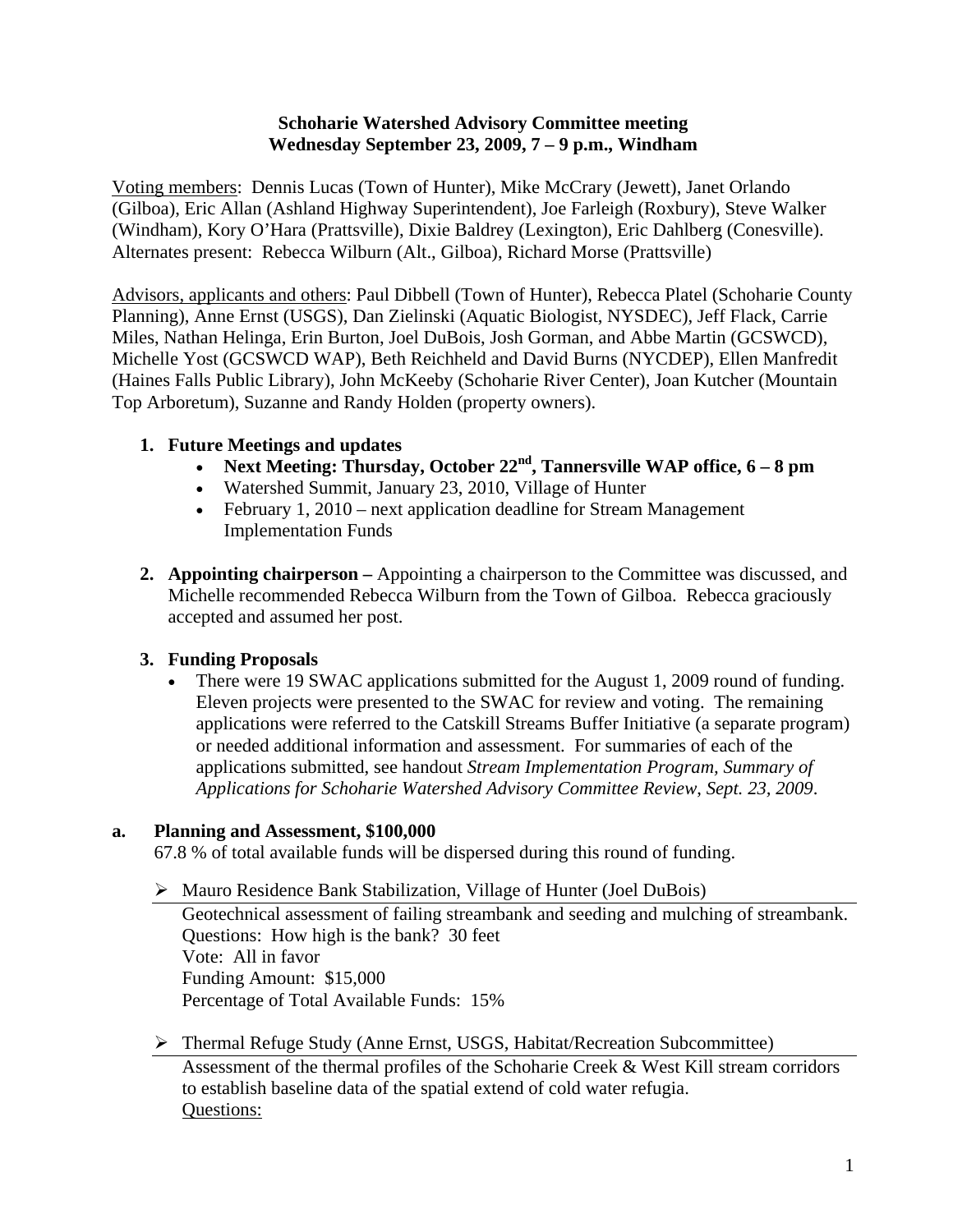- o Who will analyze the data? Barry Baldigo and Anne Ernst of USGS.
- o How many data loggers will be used during the study? 6-8
- o How will this information be used? To help during design and implementation of stream restoration projects, to work with highway depts., permitting agencies and property owners to determine appropriate locations for culverts and other point source discharges into streams so cold water sources are not impacted.

Vote: All in favor

Funding Amount: \$52,753

Percentage of Total Available Funds: 52.8%

Discussion points: Cost does not include administrating subcontract with RIT for flyover. That will be up to GCSWCD. USGS will try to leverage additional funds to expand the assessment to include biological characteristics of the streams, so more information is gathered to protect cold water fisheries.

### **b. Highway Infrastructure, \$300,000**

26.6 % of total available funds will be dispersed during this round of funding.

 $\triangleright$  Mountaintop Sweeper/Vacuum Truck shared (Jeff F.)

### Questions:

- o Is training included for local usage? Greene County Highway will own and operate the truck.
- o How will use of the machine be prioritized and coordinated? Generally, a first come – first serve basis, coordinated through the municipalities and GC Highway. Preference should be given to concentrated villages and hamlets and a schedule will be researched to organize each community's usage. In terms of emergency situations, that will depend on the situation and will need to be worked out. The truck will be available year-round to clean out stormwater drains and basins.

Vote: All in favor

Maximum Funding Amount: \$40,000 Percentage of Total Available Funds: 13.33%

▶ BG Partridge Road Culver Replacement (Nathan/Eric A.)

Replacing an undersized, misaligned culvert along a first order perennial tributary of Sutton Hollow Brook in Ashland Questions: none Vote: All in favor Funding Amount: \$39,756 Percentage of Total Available Funds: 13.25%

#### **c. Stormwater, \$300,000**

15% of total available funds will be dispersed during this round of funding.

Mountaintop Library Stormwater Retrofit Project (Nathan/Ellen M)

Engineering services for designs related to innovative stormwater management practices. Questions:

o Can the committee choose to fund a portion of the requested costs? The original request was approximately \$51,000; initial staff review wrestled with same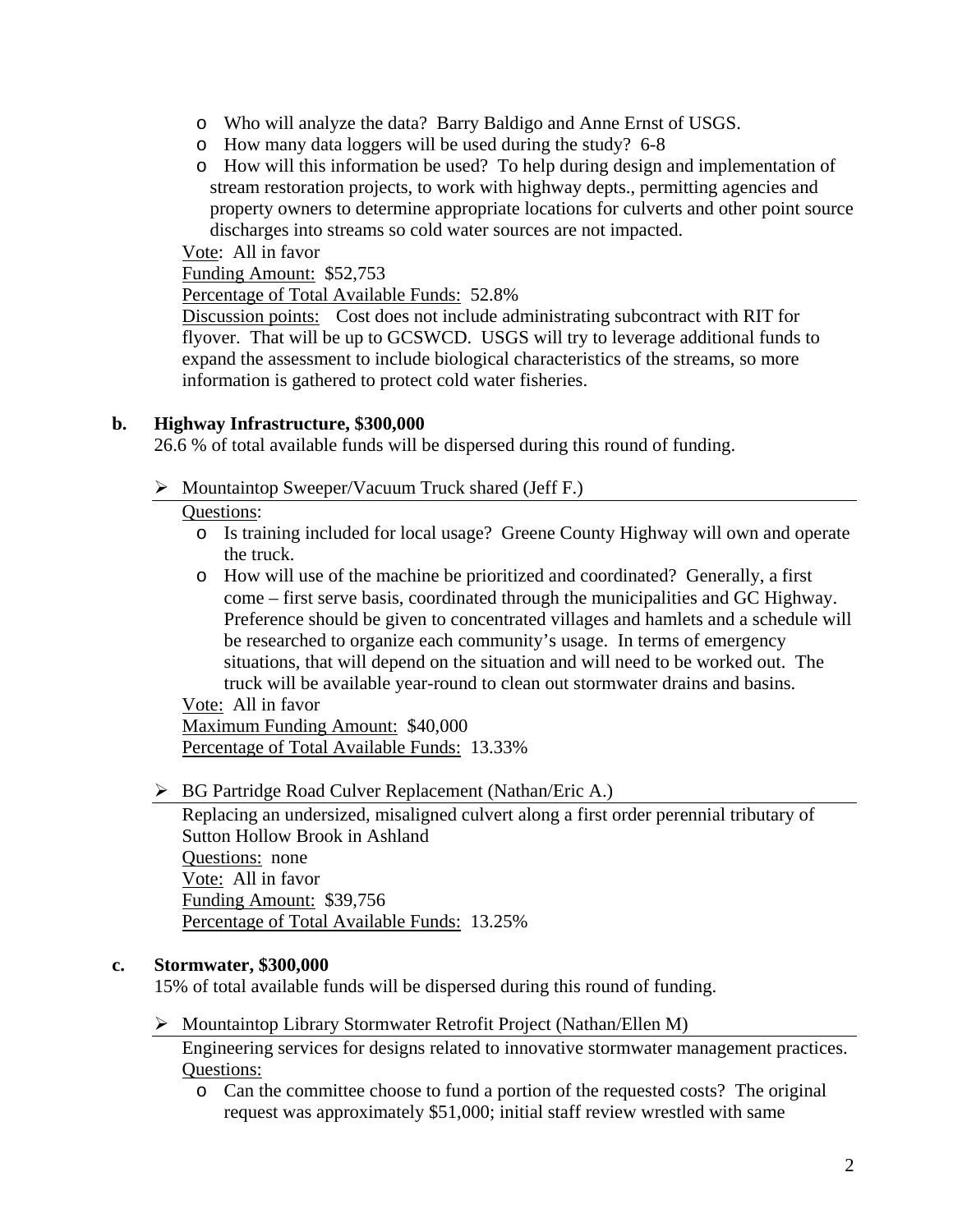question, capping engineering costs at 15% of total project costs. The final revised amount below will be used as in-kind for a CWC Stormwater Retrofit grant.

Vote: All in favor Funding Amount: \$44,974.50 Percentage of Total Available Funds: 15%

#### **d. Education & Outreach, \$100,000**

11.75% of total available funds will be dispersed during this round of funding.

 $\triangleright$  Mountain Top Arboretum Wet Meadow, Interpretive Kiosk & Brochures (Joan K.) Develop educational brochures and kiosk to convey water quality benefits of meadows and wetlands. Questions: Will \$6,460 cover the cost of the project? There is an in-kind contribution and much of the work will be done in-house. Vote: All in favor

Funding Amount: \$6,460 Percentage of Total Available Funds: 6%

- Manor Kill Environmental Study Team/Stream Management Implementation (John M.) Organize year-round youth program to assist in monitoring local water quality of the Manor Kill. Experiential program will involve an academic component as well. Questions: Is it a hands-on program? Yes, participants will collect the data and present it publicly. Vote: All in favor Funding Amount: \$5,000 Percentage of Total Available Funds: 5% Recommendation: Joe Farleigh noted the CWC has education grants too.
- SWAC and Schoharie Watershed Week logos (Michelle/Education & Outreach subcommittee)

Questions: Instead of hiring someone to create the logos, would it be possible to have an art contest with local schools to develop the logos? Providing someone can spearhead the initiative, it would be nice to involve youth in this way. The Education and Outreach sub-committee would oversee the effort, but timing is important too. Hiring a professional would be done if getting close to final designs by January is not possible. Vote: All in favor Funding Amount: \$750

Percentage of Total Available Funds: 0.75%

#### **e. Recreation-based & Habitat Improvement, \$200,000**

5% of total available funds will be dispersed during this round of funding.

Prattsville Stream Access (Kory O'Hara/Carrie)

Construct a parking area on NYCDEP land across from a popular recreational access point along Schoharie Creek in Prattsville.

Questions: Will this project require a curb-cut? Yes, majority of funs will be used towards engineering costs to assess ingress/egress and apply for DOT permit. The difference will go towards parking lot improvements and materials